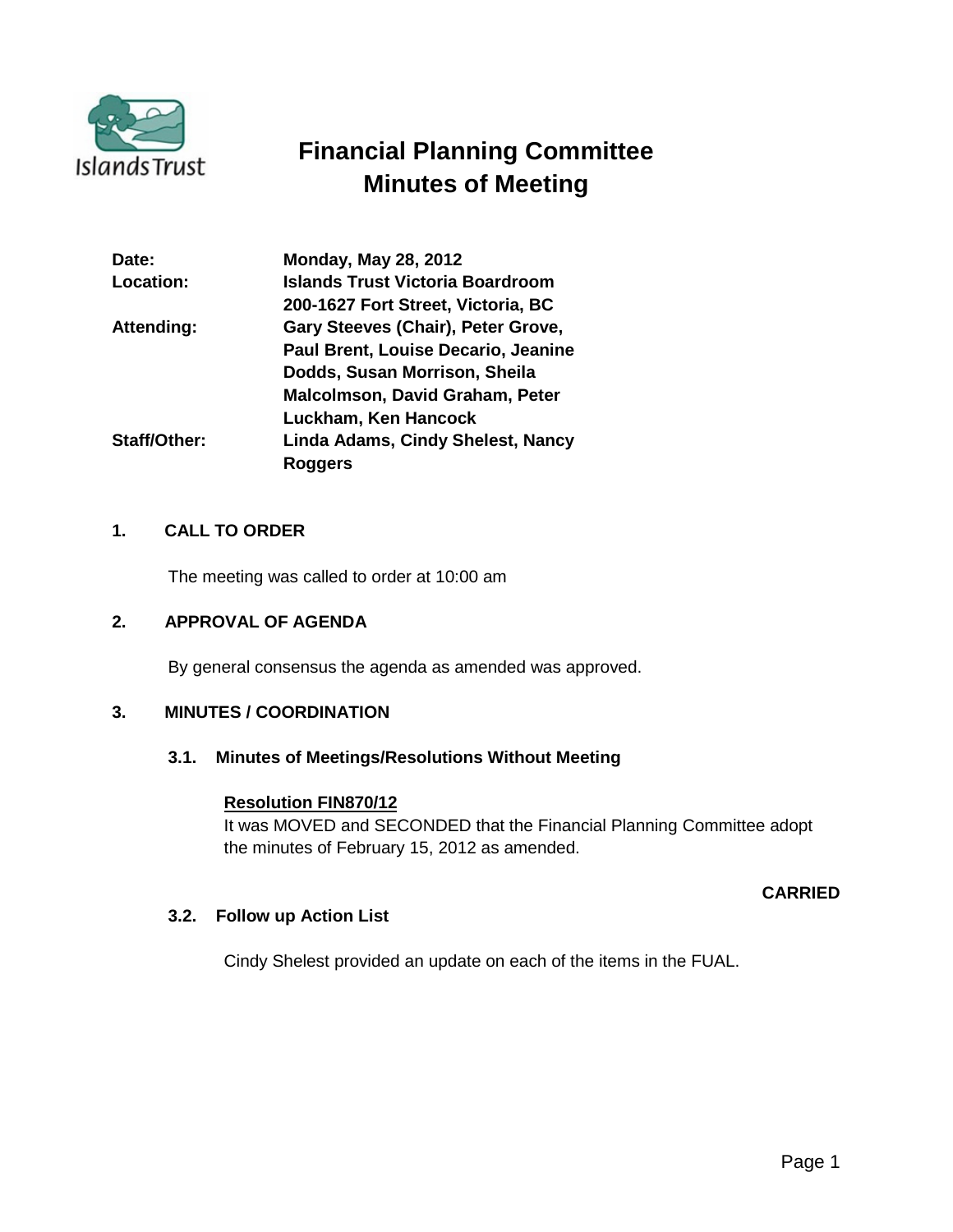# **4. BUSINESS**

#### **4.2. RFD - March 31, 2012 Audited Financial Statements**

Cindy Shelest reviewed the RFD on the March 31, 2012 Audited Financial Statements.

#### **Resolution FIN871/12**

It was MOVED and SECONDED that the Financial Planning Committee forward the RFD on the March 31, 2012 Audited Financial Statements to the Audit Committee.

# **CARRIED**

# **4.3. Financial Planning Committee Report to Trust Council**

Cindy Shelest reviewed the Financial Planning Committee Report to Trust Council.

The Committee requested that each of the 3 policies listed in Item 4 be shown separately and provide existing policy numbers if applicable. The Committee also requested that there be further description on the intention of the Restructuring Policy.

#### **Resolution FIN872/12**

It was MOVED and SECONDED that the Financial Planning Committee Report to Trust Council as amended be forwarded to Trust Council.

#### **CARRIED**

# **4.4. Budget Process Debrief**

Cindy Shelest requested input from the Committee prior to beginning work on the 2013/14 budget assumptions and principles which will be reviewed at the August FPC Meeting. Linda Adams advised that changes related to reviewing the budgeting process would need to be part of the Strategic Plan discussion and approval process.

The following issues were discussed:

- Commonly used budgeting approaches - zero based budgeting, participatory budgeting currently being used by other local governments - Budget using line by line basis and comparing with previous years actual. Suggested formats were discussed.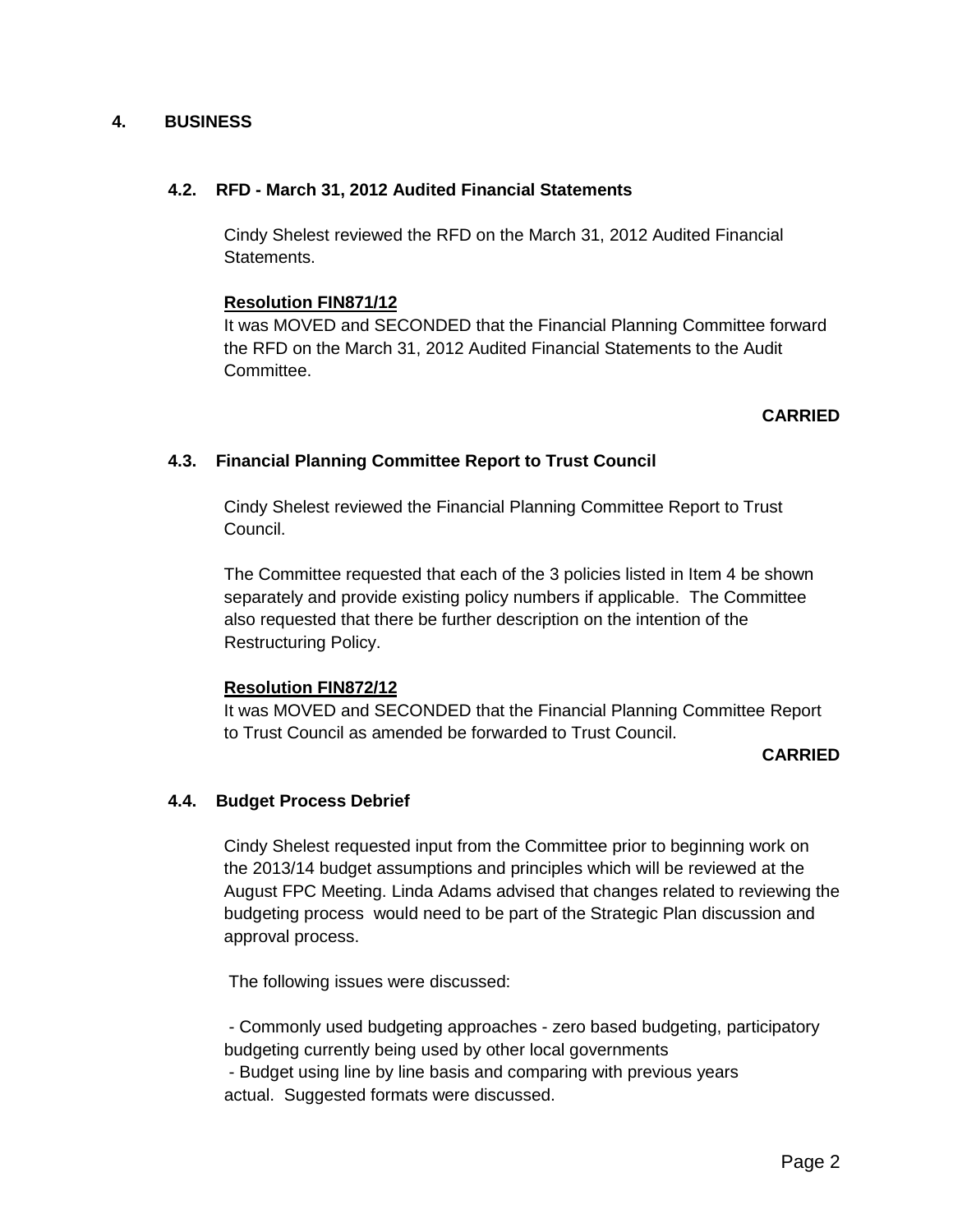- Timing for going to LTC about their projects

- Criteria for recommendation of projects included in the budget to be more transparent at the LTC and TC level

- Working copy to be provided in advance to provide more time to look at initial draft

- Include implications of funding an item and that the include a breakdown of all of the associated costs

# **4.5. Indemnification By-Law**

Linda Adams reviewed the draft of Indemnification By-Law No. 145 and questions about the indemnification bylaw and RFD that will go to June Trust Council for approval. Questions related to the By-Law were addressed.

# **Resolution FIN873/12**

It was MOVED and SECONDED that the Financial Planning Committee have the Executive Committee consider amendments to draft By-Law No. 145 specifically around section 8 where Trust official and Islands Trust interests may diverge and to clarify when legal counsel should be consulted by the CAO particularly around refusing indemnity.

#### **CARRIED**

The meeting reconvened at 12:32 pm.

# 4.1. Strategic Planning

Linda Adams advised that we are currently identifying primary strategies and objectives of the Strategic Plan for this Term and that this is the first draft. The Executive Committee is asking for feedback on the RFD and additions or removals from the lists or suggestions to priorities and objectives. She requested that general comments and discussion take place and that any major changes requested be made by resolution.

# **Resolution FIN874/12**

It was MOVED and SECONDED that the Executive Committee combine the potential strategies under 4.1 the quality review of local planning services and the review of performance management systems be combined together as one item and further defined and that they also change the wording of the section heading to "Improve organizational cost and operational effectiveness."

# **CARRIED**